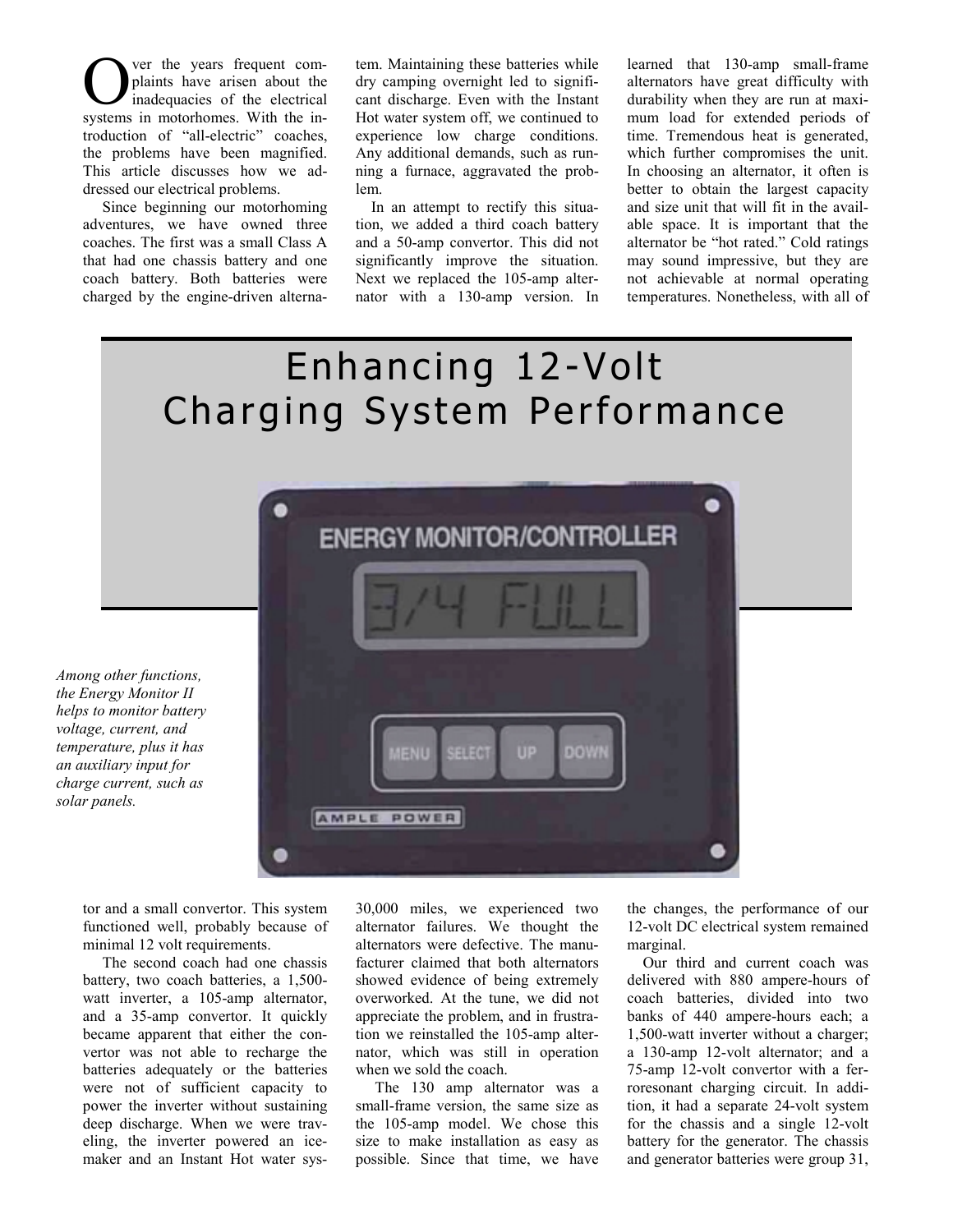*The NEXT Step Regulator provides charging similar to the four-stage charger available with inverter/chargers.*



## The authors outline the ways they have improved upon the electrical system in their motor coach.

By Carol F. Maxwell & E.S. Gurdjian, F76350

rated at 1,000 cold cranking amps (cca) each. The chassis batteries were charged by a 75-amp, 24-volt alternator. The generator had its own 12-volt alternator.

After using the coach on several trips, we noted inadequacies in the 12 volt coach system. Sound familiar? It should be emphasized that one readily available solution for these problems is to decrease electrical consumption, as was the case in our first coach. This was not a likely choice with our new coach, however. The convertor had insufficient charging capacity, so the batteries were constantly undercharged. Although deep-cycle batteries can tolerate 80 percent discharge on occasion, their life will be shortened significantly when repeatedly discharged in excess of 50 percent. It is important to understand that a 75-amp convertor never supplies anywhere near 75 amps of charge, except to deeply discharged batteries (voltage equal to approximately 11 volts). Note the charge characteristics of a typical taper charger as related to battery voltage in Figure 1. To confirm the charging capabilities of your convertor, place an ammeter in the circuit between the convertor and the batteries. By also measuring battery voltage, it will be possible to plot the output characteristics of your convertor relative to the battery voltage.

We opted to add a 2,000-watt inverter with a high-capacity (120 amps) charger. This performed better than the 75-amp convertor. This charger was a single-stage design that could he set to a maximum charge amperage and voltage. As the voltage rose to the maximum set level, the amperage was reduced, but there were no provisions for maintaining the batteries at a float voltage. As batteries age, they tend to gas at a lower voltage. The single-stage charger functioned well on new batteries, but the voltage set point had to be adjusted to accommodate older batteries. If the voltage set point was kept high enough to fully charge the batteries, they would gas. On the other hand, if the voltage set point was reduced to prevent gassing, the batteries would be only partially charged. The set point adjustments are made either with a screwdriver or with dip switches, depending on the manufacturer. The owner's manuals have easy-to-follow instructions.

Another modification we made was the addition of solar panels. Twenty-four amps of solar capacity proved to be totally inadequate, but an increase to 36 amps was satisfactory under ideal conditions of prolonged full sun. We recently upgraded to 60 amps.

In our application, the 6-volt lead-acid golf cart batteries have had a useful life of approximately three years. With that life span, they also appear to be the most cost-effective, although there is some maintenance associated with these batteries. This can he significantly reduced by the use of an electrolyte level monitor ("Battery Electrolyte level Monitor, FMC, October 1993). This device illuminates a red LED when the electrolyte level is low. Increasing water consumption indicates either aging batteries or an overcharging condition. Both overcharging and under-charging will shorten battery life. One way to reduce the problems of overcharging and undercharging is to replace the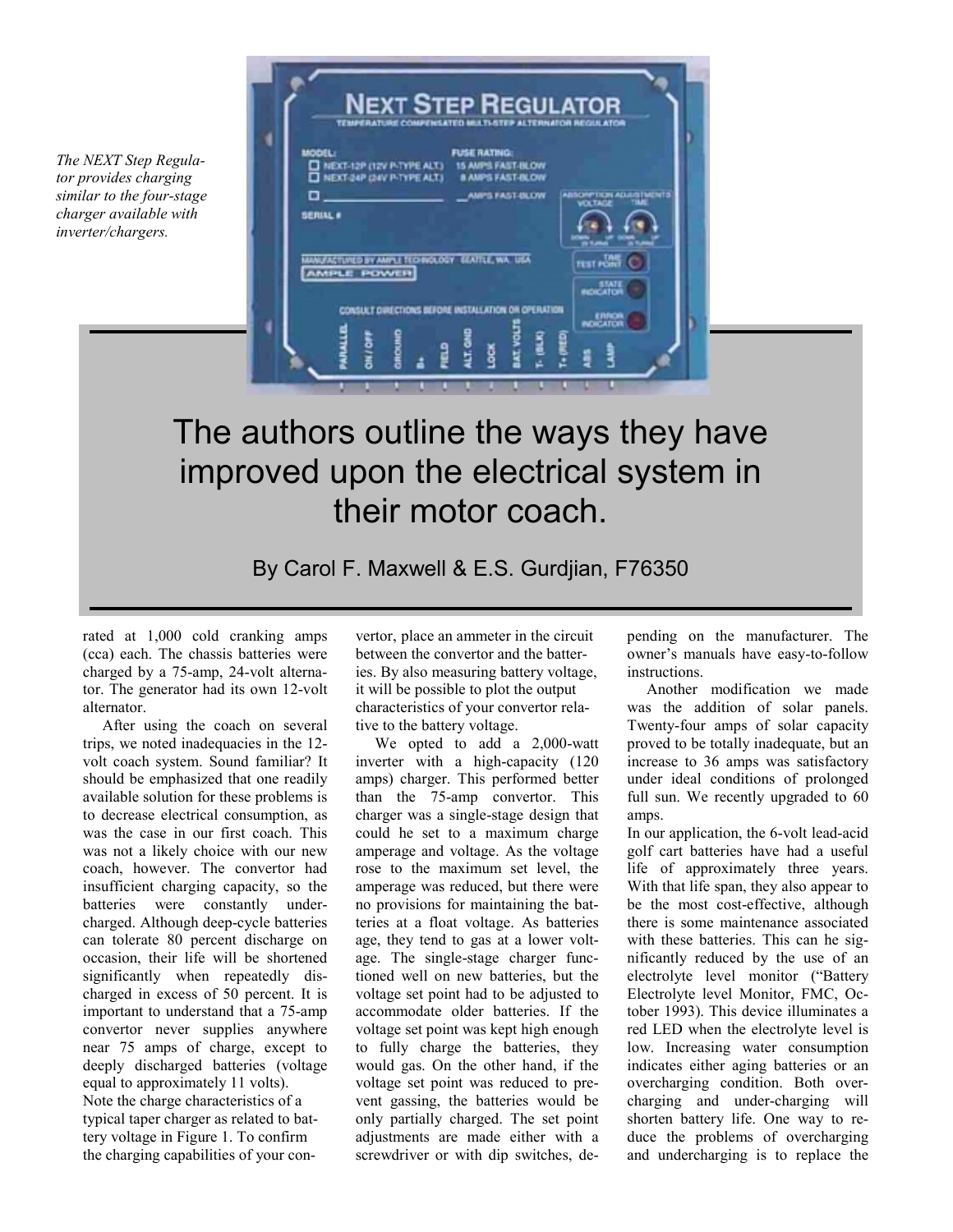## **FIGURE 1**



single-stage charger with one of a four-stage design. Three of the stages are automatic, and the fourth is manual.

The three automatic stages are discussed below:

1. **Bulk.** Amperage is constant at a preset level (e.g., 120 amps) until volt age rises to a preset level, a point just below gassing (e.g., 14.5 volts). Once this voltage is achieved, the charger switches to the absorption stage.

2. **Absorption**. Amperage is reduced to hold voltage constant (just below gassing). This stage is terminated either by time (60 to 120 minutes) or when amperage is reduced to a preset point (e.g., 20 amps). Once the absorption stage is completed, the charger switches to the float stage.

3. **Float**. The charger delivers only enough amperage to hold the battery at a predetermined voltage (e.g., 13.6 volts). If the battery voltage is reduced to a predetermined level (e.g., 12.8 volts), the charger returns to bulk stage.

It is important to remember that the numerical presets mentioned above will depend upon the type of batteries used, the total capacity of the battery bank, and recommendations of the

battery and charger manufacturers. Furthermore, a few sophisticated chargers and regulators have provisions for monitoring the temperature of the batteries and altering the set points according to variations in temperature. In our opinion, this is a very valuable feature. On our trip to Puyallup, Washington, we were amazed to routinely see battery temperature variations of 35 degrees in a single day.

Using these three automatic stages allows the batteries to be charged to their maximum capacity without overcharging and to be maintained at that level for a significant period of time. Many experts feel that a battery cannot be charged to its full potential without the use of an absorptive cycle.

Occasionally the electrolyte concentrations in the individual cells of a battery may vary from one to another or stratify from top to bottom in individual cells. When this occurs, it is possible to use the fourth stage, a manually initiated "equalizing charge," to correct these conditions. Most manufacturers of gel batteries recommend that this stage not be used with their batteries. Equalization consists of an intentional gassing by overcharging with 16.2 volts for a controlled period of time. It is important to disconnect any voltage-sensitive equipment when utilizing this procedure. One manufacturer recommends that this be done every few months.

The use of this new charger minimized the possibility of either overcharging or undercharging as long as the coach was attached to shore power. However, when we spent extensive time on the road, we noted that the batteries began to require more water. It seemed that the alternator was now overcharging the batteries.

We contacted David Smead of Ample Technology Inc. because we had heard that he had a regulator that could be used with the 12-volt alternator to provide charging similar to the four-stage charger available with the inverters. Smead patiently discussed charging systems and recommended that we try his NEXT Step Regulator. He provided excellent technical advice and explained how to modify our existing 21 SI Delco alternator to make it compatible with the new regulator. Darryl Schmedding of Delco Remy kindly sent the required "I" Terminal Retrofit Kit to modify the alternator. It was also necessary to disable the internal regulator of the 21 SI alternator. This was accomplished at the same time the retrofit kit was installed. Alternators that have external regulators are compatible with the NEXT Step Regulator, and Ample Technology Inc. also has high-output, hot-rated alternators available. Installing the regulator was a straight-

forward procedure. It is important to carefully follow the installation instructions in the detailed 18-page manual to wire the unit correctly.

After installation, it is necessary to set the absorption voltage and absorption lime to desired limits, and to confirm the accuracy of the temperature sensor. The regulator is equipped with an LED that will identify the stages of charging and a fault LED that indicates six possible faults. The fault circuit also has a remote feature and an audible alarm so that the driver is aware of any fault that might occur while he or she is driving.

This regulator functions similarly to the three-stage automatic charger described earlier. In addition, it is possible to manually lock in either the